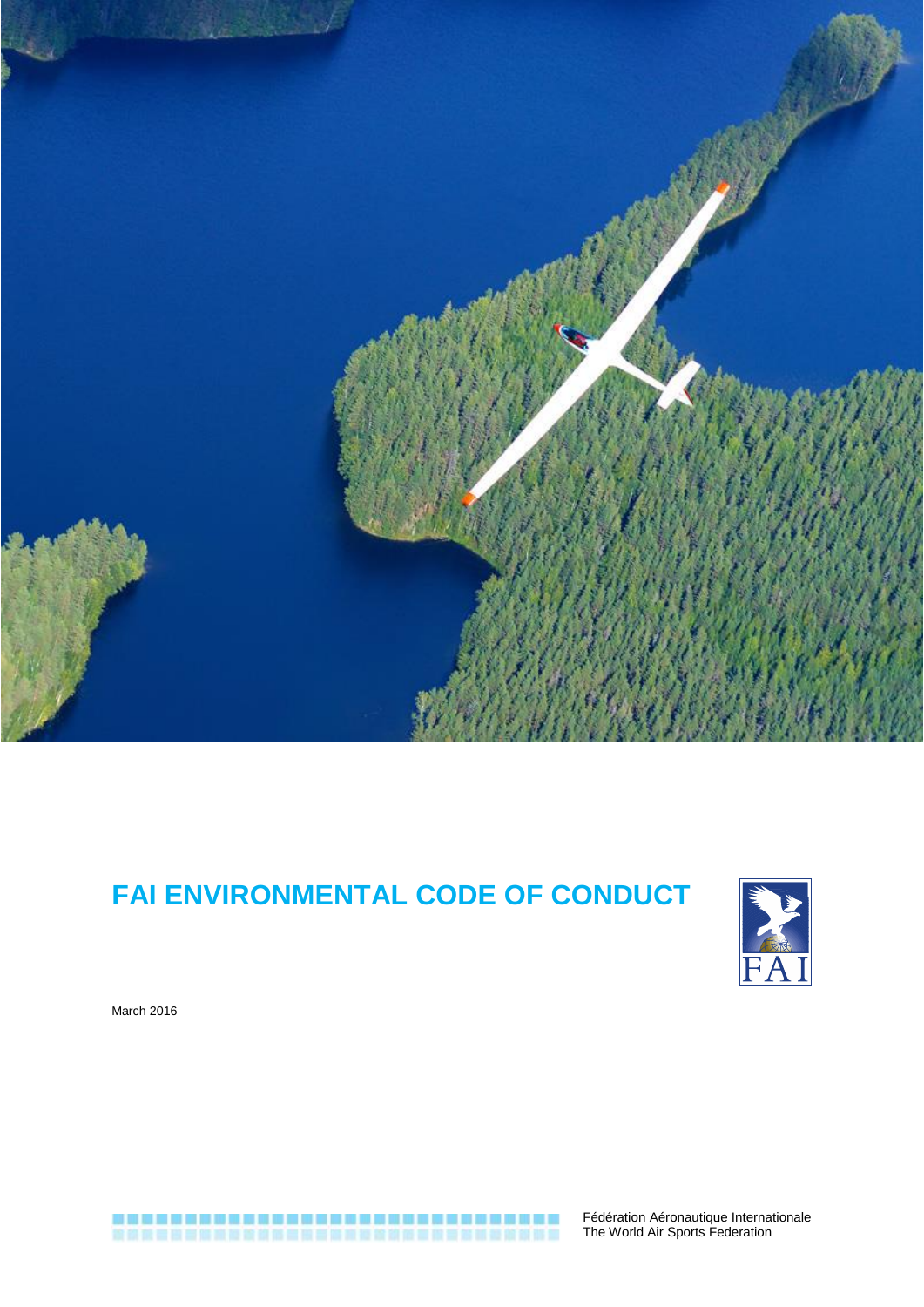# **CONTENT**

- 1 [FAI ENVIRONMENTAL POLICY STATEMENT](#page-1-0) 2
- 2 [FAI ENVIRONMENTAL CODE](#page-1-1) 2

# <span id="page-1-0"></span>**1 FAI ENVIRONMENTAL POLICY STATEMENT**

Air sports are closely bound to nature and the air sport community therefore has an interest in maintaining and protecting the environment.

The FAI is committed to protecting the natural environment and to encouraging its members to take sustainability measures into account when practising air sports.

The air sport community accepts its environmental responsibilities and will encourage its members to adopt reasonable, efficient and generally affordable methods of environmental-impact reduction.

## <span id="page-1-1"></span>**2 FAI ENVIRONMENTAL CODE**

The aim of the FAI Environmental Code is:

- 1. to demonstrate that environmental protection and sustainability is a highly important matter for the FAI
- 2. to raise awareness about sustainability among air sport practitioners and stakeholders
- 3. to further sustainability measures and green operations among air sport practitioners

In order to support these statements, FAI publishes air sport specific codes of conduct and the Green AirSport Event Certification Standard has been launched and is available. FAI is committed to regularly updating this Environmental Code and ensuring the continuous improvement of the environmental performance of air sports. This Environmental Code seeks to give broad recommendations for FAI members on how to practise air sports in a sustainable way.

The voluntary achievement of environmental objectives, instead of legislative restrictions, should be promoted.

## *1. OPERATION OF AIRFIELDS, AEROCLUBS*

Air sport practitioners are aware of the need to maintain a balanced environment. All air sport participants have an influence on the environment and affect the basic resources of life - land, air and water.

Air sport enthusiasts and their clubs must therefore commit themselves to the protection and improvement of the natural environment.

Flying sites should be laid out and operated in an environmentally sustainable fashion by:

#### *Efficient use of resources, efficient operation*

Energy and water saving measures, sustainable consumption, "eco-fly", introduction of appropriate new technologies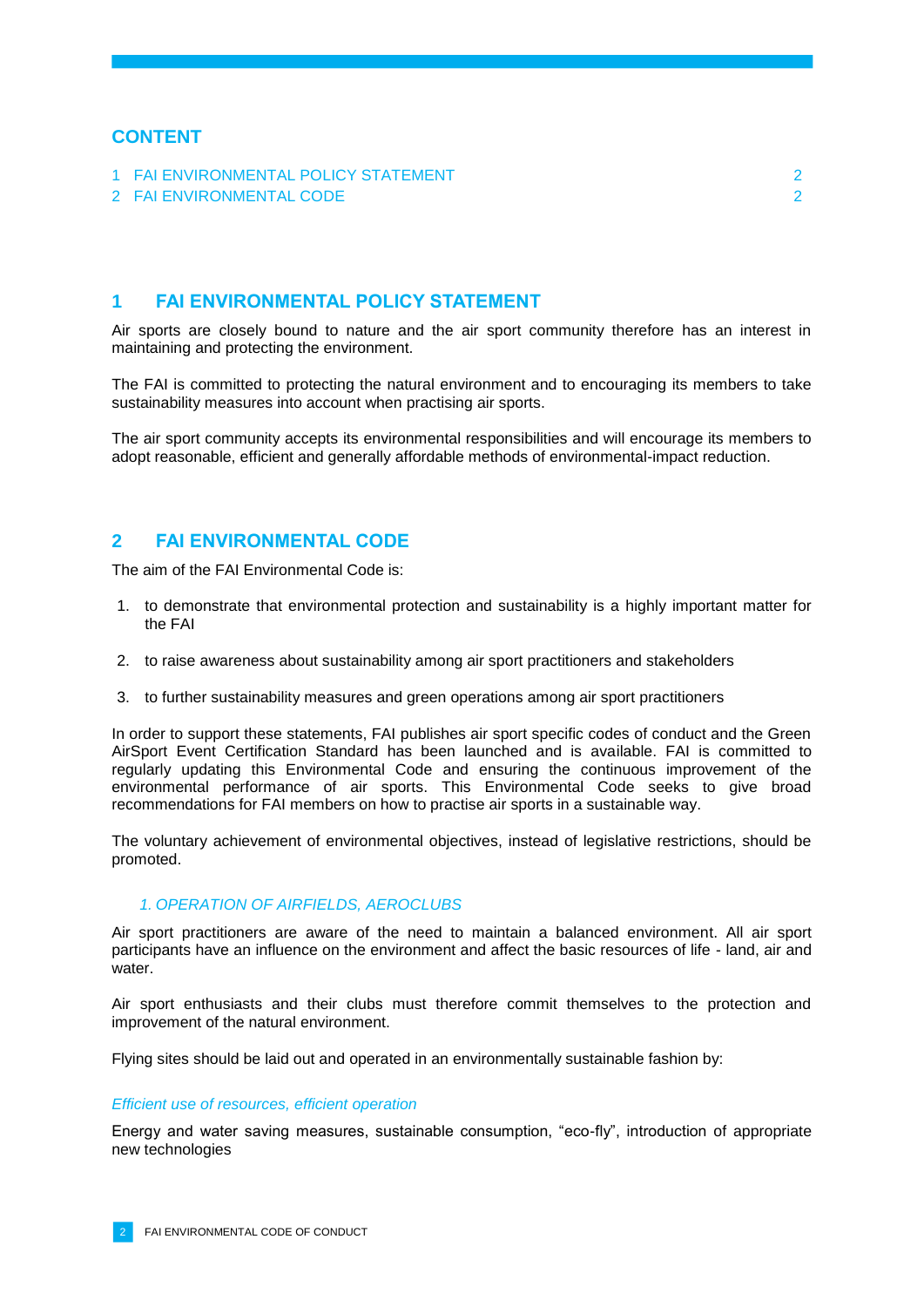#### *Waste management* (hazardous waste, selective waste collection, no littering)

Appropriate storing, handling and disposal of environmentally threatening substances (oil, petrol, paraffin, paints, chemicals and kitchen, campsite and toilet waste and other damaging substances).

*Nature conservation* (maintaining habitat and living conditions of flora and fauna of the airfield especially by planning construction works):

- Restoring temporary flying sites to a suitable environmental state when flying activities are terminated;
- Blending permanent flying sites with the surrounding landscape (for example by using sitespecific local bushes, shrubs and trees, and by sensitive placing of buildings, engine run-up areas, etc.);
- Allowing grass and wild flowers to grow in a predominantly undisturbed fashion on unused parts of the airfield.

Flying site infrastructure (airfield, parking areas, buildings) must be landscaped and maintained with provision for wild life where possible and appropriate.

Care must be taken in the use of natural resources, and open countryside must be treated with respect.

Air sport participants should help to maintain and improve areas surrounding flying sites. Individual natural features which are worthy of protection should be preserved, and people encouraged to support environmental protection schemes.

*Noise protection* - including compliance with international and local rules and regulations; recommendation for ecodesign of planes, airspace planning, new airfield design

Aircraft should be improved when economically feasible to keep pace with advances in energy and noise reduction.

*Green events* (organizing events with the smallest possible environmental footprint for the recognition of airsports)

The development of facilities and the carrying out of air sport activities should be conducted in a manner that harmonises the interaction between the air sport activities and the environment.

#### *2. AWARENESS RAISING, RESPONSIBILITY, EDUCATION*

The FAI wishes to ensure the provision of adequate access to the air for all those who wish to exercise their right to fly and practice air sports, whilst emphasizing their duty of care towards nature and the environment. The responsibility for environmental awareness in air sports lies primarily with the individual air sport enthusiast.

Responsibility for impact on the environment also extends to club managements, federations, National Airsport Controls, and organizers of air sports. FAI aims to improve awareness and understanding of sustainability in air sports amongst all these groups, as well as in the general public and regulatory authorities especially by recommending the following.

*Sustainability programs for all NACs* (to highlight the actions they are taking at the national level in order to harmonize flying activity with the environment)

Each individual club is recommended to appoint a nature conservation and environmental representative.